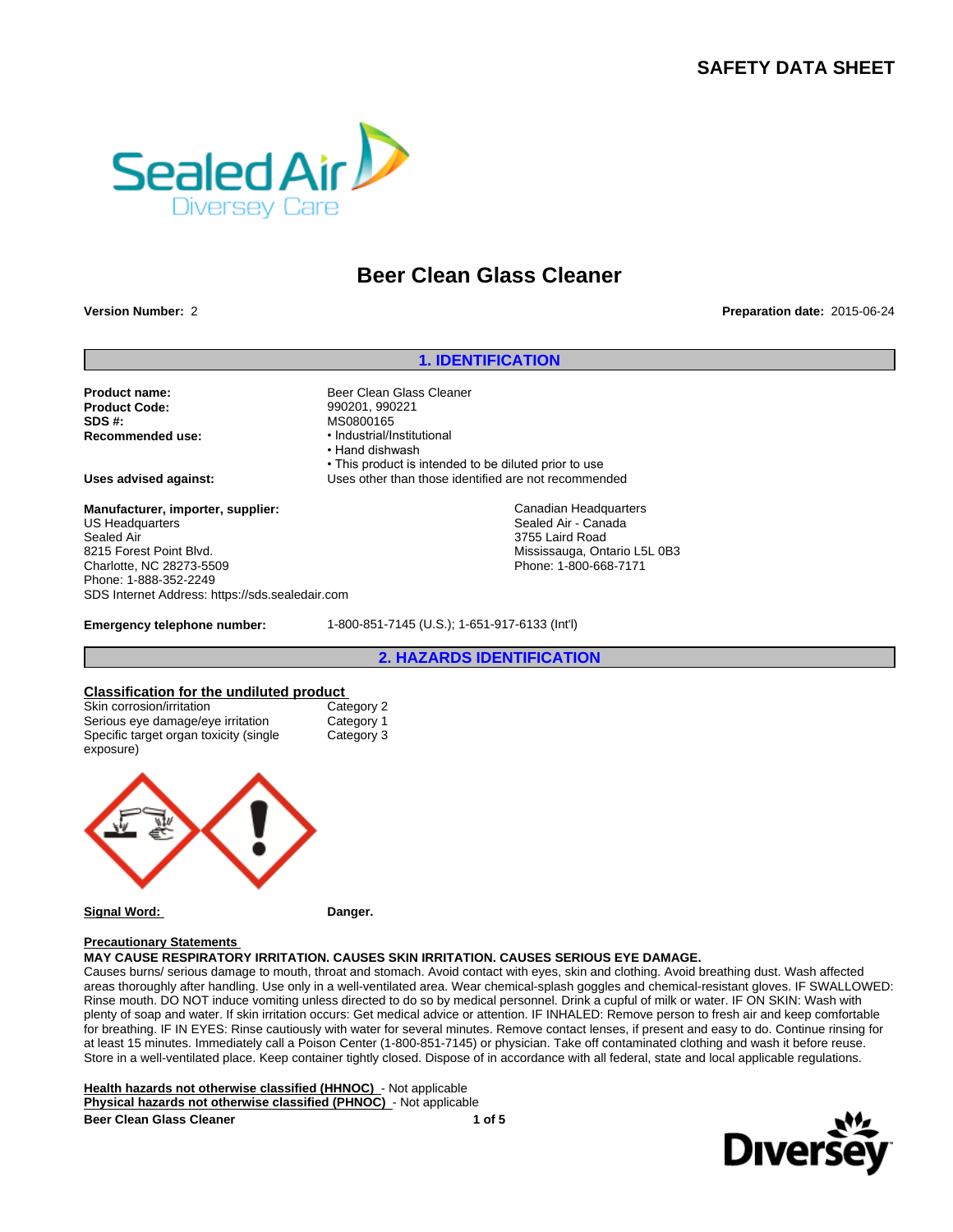#### **Classification for the diluted product** @ 1:768

This product, when diluted as stated on the label, is not classified as hazardous according to OSHA 29CFR 1910.1200 (HazCom 2012-GHS) and Canadian Hazardous Products Regulations (HPR) (WHMIS 2015-GHS).

#### **Precautionary Statements**

None required.

# **3. COMPOSITION/INFORMATION ON INGREDIENTS**

#### **Classified Ingredients**

| Ingredient(s)                   | CAS#       | Weight %    |
|---------------------------------|------------|-------------|
| Sodium citrate                  | 6132-04-3  | 40 - 50%    |
| Sodium sesquicarbonate          | 533-96-0   | 20 - 30%    |
| Sodium sulfate                  | 7757-82-6  | 10 - 20%    |
| Tetrasodium salt of EDTA        | 64-02-8    | $5 - 10%$   |
| Linear alkyl benzene sulfonates | 68081-81-2 | $3\% - 5\%$ |

\*Exact percentages are being withheld as trade secret information

# **4. FIRST AID MEASURES**

# **Undiluted Product:**

**Eyes:** IF IN EYES: Rinse cautiously with water for several minutes. Remove contact lenses, if present and easy to do. Continue rinsing for at least 15 minutes.

**Skin:** IF ON SKIN: Wash with plenty of soap and water. If skin irritation occurs: Get medical advice/attention.

**Inhalation:** IF INHALED: Remove person to fresh air and keep comfortable for breathing.

**Ingestion:** IF SWALLOWED: Rinse mouth. DO NOT induce vomiting unless directed to do so by medical personnel. Drink a cupful of milk or water

**Most Important Symptoms/Effects:** No information available. **Immediate medical attention and special treatment needed** Not applicable. **Aggravated Medical Conditions:** None known.

# **Diluted Product:**

**Eyes:** Rinse with plenty of water If irritation occurs and persists, get medical attention. **Skin:** Rinse with plenty of water If irritation occurs and persists, get medical attention. **Inhalation:** No specific first aid measures are required **Ingestion:** Rinse mouth with water.

# **5. FIRE-FIGHTING MEASURES**

**Specific methods:** No special methods required<br> **Suitable extinguishing media:** The product is not flammable **Specific hazards:** 

The product is not flammable. Extinguish fire using agent suitable for surrounding fire.<br>Not applicable.

**Special protective equipment for firefighters:** As in any fire, wear self-contained breathing apparatus pressure-demand, MSHA/NIOSH (approved or equivalent) and full protective gear.

**Extinguishing media which must not be used for safety reasons:** No information available.

# **6. ACCIDENTAL RELEASE MEASURES**

**Environmental precautions and clean-up methods:**

**Personal precautions:** Put on appropriate personal protective equipment (see Section 8.). Sweep up and shovel into suitable containers for disposal. Use a water rinse for final clean-up.

**7. HANDLING AND STORAGE**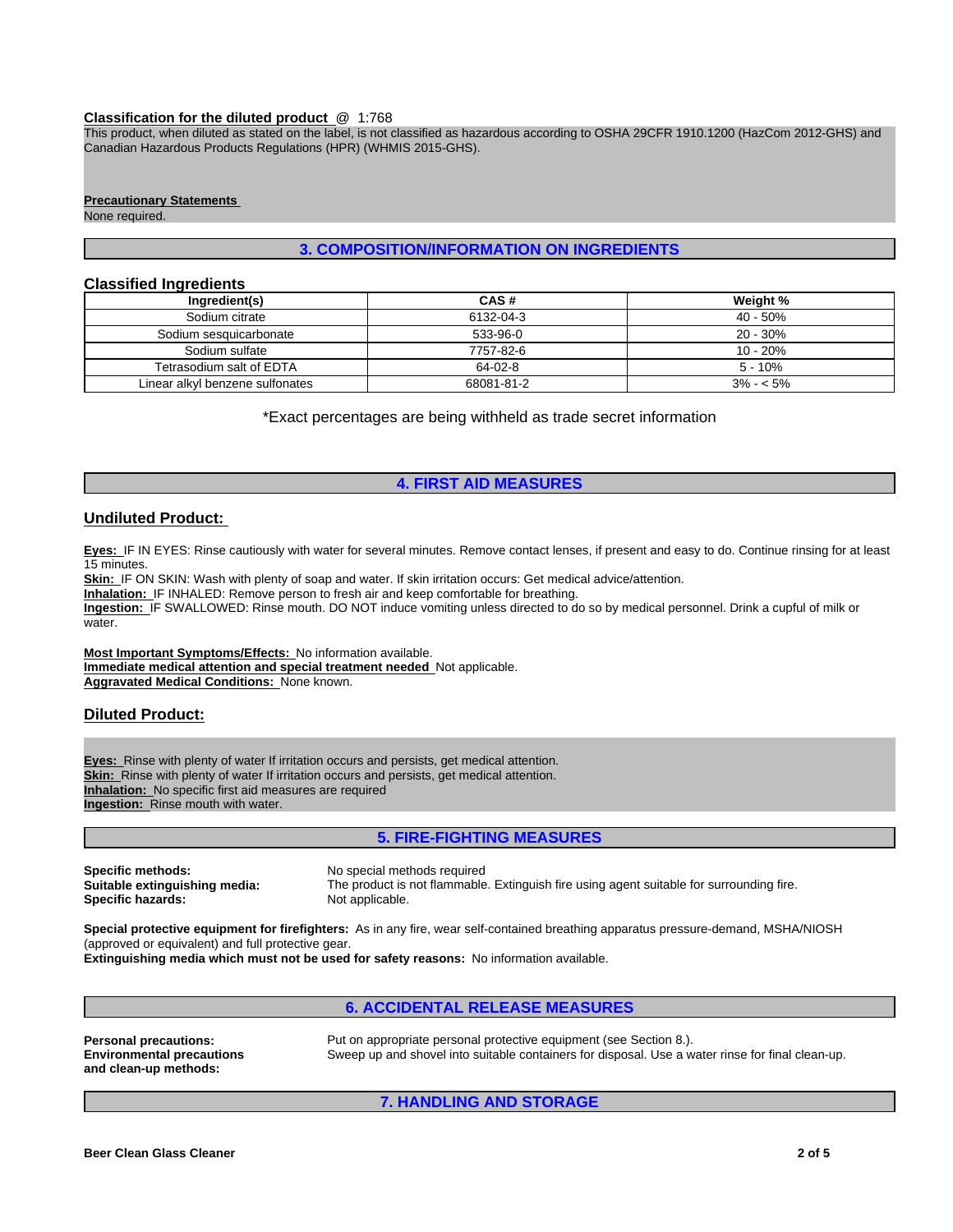**Handling:** Avoid contact with skin, eyes and clothing. Wash thoroughly after handling. Avoid breathing dust. FOR COMMERCIAL AND INDUSTRIAL USE ONLY.

**Storage:** Protect from freezing. Keep tightly closed in a dry, cool and well-ventilated place. KEEP OUT OF REACH OF CHILDREN. **Aerosol Level (if applicable) :** Not applicable

## **8. EXPOSURE CONTROLS / PERSONAL PROTECTION**

**Exposure Guidelines:** This product, as supplied, does not contain any hazardous materials with occupational exposure limits established by the region specific regulatory bodies.

| Ingredient(s)                   | CAS#       | <b>ACGIH</b> | <b>OSHA</b> |
|---------------------------------|------------|--------------|-------------|
| Sodium citrate                  | 6132-04-3  |              |             |
| Sodium sesquicarbonate          | 533-96-0   |              |             |
| Sodium sulfate                  | 7757-82-6  |              |             |
| Tetrasodium salt of EDTA        | 64-02-8    |              |             |
| Linear alkyl benzene sulfonates | 68081-81-2 |              |             |

#### **Undiluted Product:**

**Engineering measures to reduce exposure:**

Use only in well-ventilated areas No special ventilation requirements General room ventilation is adequate

| <b>Personal Protective Equipment</b> |                                                                        |
|--------------------------------------|------------------------------------------------------------------------|
| Eye protection:                      | Chemical-splash goggles.                                               |
| Hand protection:                     | Chemical-resistant gloves.                                             |
| Skin and body protection:            | No special requirements under normal use conditions.                   |
| <b>Respiratory protection:</b>       | No special requirements under normal use conditions.                   |
| Hygiene measures:                    | Handle in accordance with good industrial hygiene and safety practice. |

#### **Diluted Product:**

| <b>Personal Protective Equipment</b> |                                                                        |
|--------------------------------------|------------------------------------------------------------------------|
| Eye protection:                      | No personal protective equipment required under normal use conditions. |
| Hand protection:                     | No personal protective equipment required under normal use conditions. |
| Skin and body protection:            | No personal protective equipment required under normal use conditions. |
| <b>Respiratory protection:</b>       | No personal protective equipment required under normal use conditions. |
| <b>Hygiene measures:</b>             | Handle in accordance with good industrial hygiene and safety practice. |

# **9. PHYSICAL AND CHEMICAL PROPERTIES:**

| <b>Physical State: Powder</b>                                | <b>Color:</b> Opaque, White                                       |
|--------------------------------------------------------------|-------------------------------------------------------------------|
| <b>Evaporation Rate: No information available</b>            | <b>Odor:</b> No Odor/Odorless                                     |
| <b>Odor threshold:</b> No information available.             | <b>Boiling point/range: Not determined</b>                        |
| <b>Melting point/range: Not determined</b>                   | <b>Decomposition temperature:</b> Not determined                  |
| Autoignition temperature: No information available           | <b>Solubility: Completely Soluble</b>                             |
| Solubility in other solvents: No information available       | Relative Density (relative to water): 0.975                       |
| Density: 8.13 lbs/gal 0.975 Kg/L                             | Vapor density: No information available                           |
| <b>Bulk density:</b> No information available                | Vapor pressure: No information available.                         |
| <b>Flash point:</b> $> 200 \, \text{°F} > 93.3 \, \text{°C}$ | Partition coefficient (n-octanol/water): No information available |
| <b>Dilution Flash Point:</b> $>200$ °F $>93.3$ °C            | Viscosity: No information available                               |
| <b>Elemental Phosphorus:</b> 0 % by wt.                      | <b>VOC:</b> 0 % $*$                                               |
| <b>pH:</b> Not applicable                                    | VOC % by wt. at use dilution $0\%$ *                              |
| <b>Dilution pH:</b> 9.45 @ 1:768                             | <b>Flammability (Solid or Gas): Not applicable</b>                |
| <b>Metal Corrosion: Not determined</b>                       |                                                                   |

**Explosion limits: - upper:** Not determined **- lower:** Not determined

\* - Title 17, California Code of Regulations, Division 3, Chapter 1, Subchapter 8.5, Article 2, Consumer Products, Sections 94508

## **10. STABILITY AND REACTIVITY**

| <b>Reactivity:</b>                | ٨ |
|-----------------------------------|---|
| Stability:                        |   |
| Hazardous decomposition products: | ٨ |
| <b>Materials to avoid:</b>        |   |
| <b>Conditions to avoid:</b>       | Ν |

**Roach** Applicable **The product is stable Hone reasonably foreseeable. Materials to avoid:** Do not mix with any other product or chemical unless specified in the use directions. **Vo information available.** 

**11. TOXICOLOGICAL INFORMATION**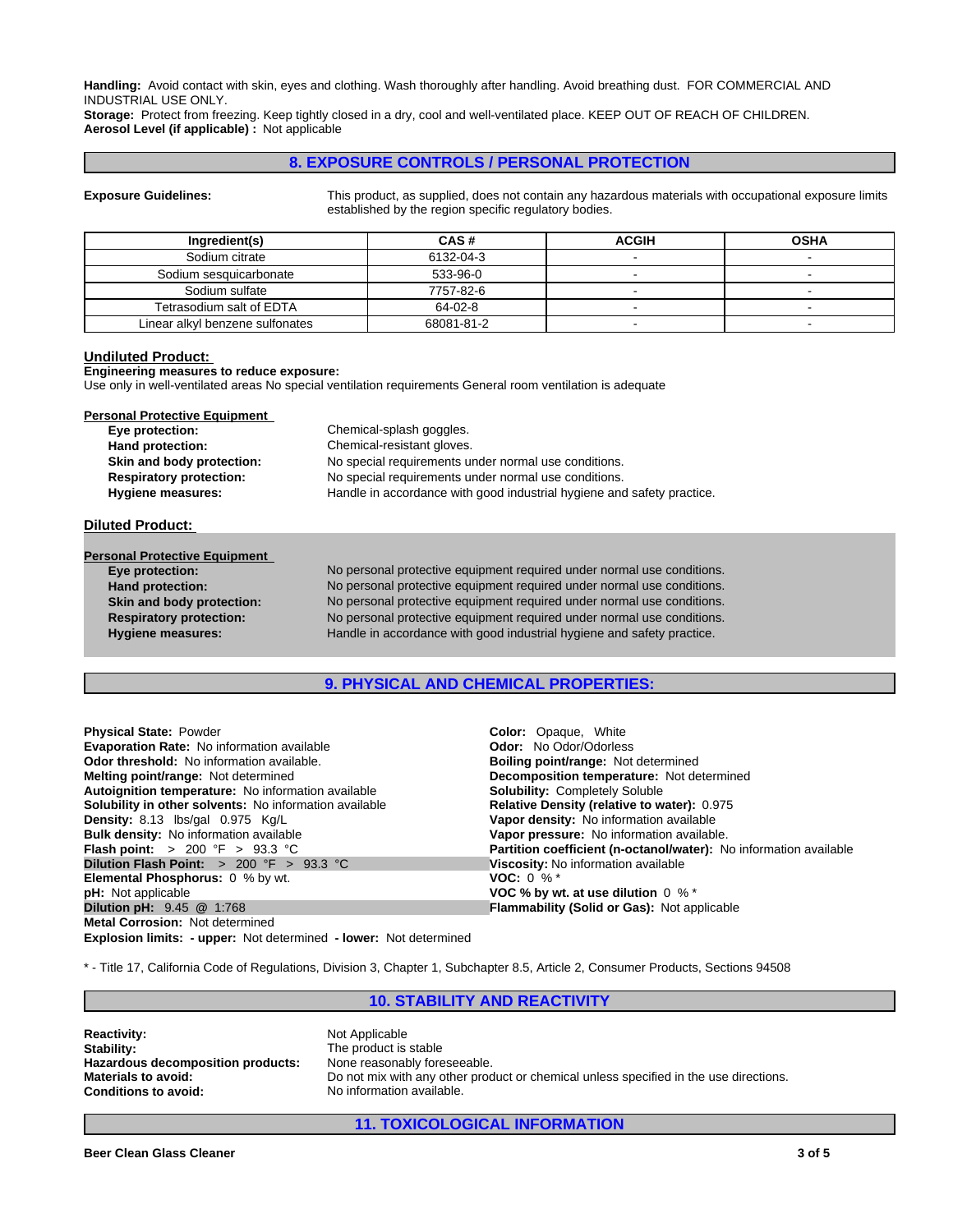#### **Information on likely routes of exposure:**

Eye contact, Skin contact, Inhalation, Ingestion

# **Delayed, immediate, or chronic effects and symptoms from short and long-term exposure**

**Skin contact:** Causes skin irritation. Symptoms may include pain (which may be delayed), redness, and/or discomfort. **Eye contact:** Corrosive. Causes serious eye damage. Symptoms may include pain, burning sensation, redness, watering, blurred vision or loss of vision.

**Ingestion:** Causes burns/ serious damage to mouth, throat and stomach. Symptoms may include stomach pain and nausea. **Inhalation:** May cause irritation and corrosive effects to nose, throat and respiratory tract. Symptoms may include coughing and difficulty breathing.

**Sensitization:** No known effects. **Target Organs (SE):** None known **Target Organs (RE):** None known

# **Numerical measures of toxicity**

**ATE - Oral (mg/kg): ATE - Inhalatory, mists (mg/l):** >20

## **12. ECOLOGICAL INFORMATION**

**Ecotoxicity:** No information available.

**Persistence and Degradability:** No information available.

**Bioaccumulation:** No information available.

# **13. DISPOSAL CONSIDERATIONS**

**Waste from residues / unused products:** This product, as sold, if discarded or disposed, is not a hazardous waste according to Federal regulations (40 CFR 261.4 (b)(4)). Dispose in compliance with all Federal, state, provincial, and local laws and regulations. This product, when diluted as stated on this SDS, is not a hazardous waste according to Federal regulations (40 CFR 261.4 (b)(4)). Under RCRA, it is the responsibility of the user of the product to determine, at the time of disposal, whether the waste solution meets RCRA criteria for hazardous waste. Dispose in compliance with all Federal, state, provincial, and local laws and regulations.

**Contaminated Packaging:** Do not re-use empty containers.

**RCRA Hazard Class (undiluted product):** Not Regulated

RCRA Hazard Class (diluted product): Not Regulated

# **14. TRANSPORT INFORMATION**

**DOT/TDG/IMDG:** Proper shipping descriptions can vary by pack size. Please refer to the Diversey HazMat Library, **only available through Internet Explorer**, http://naextranet.diversey.com/dot/, for up to date shipping information.

**DOT (Ground) Bill of Lading Description:** CLEANING, SCOURING, OR WASHING COMPOUNDS, OTHER THAN LIQUID

**IMDG (Ocean) Bill of Lading Description:** CLEANING, SCOURING, OR WASHING COMPOUNDS, OTHER THAN LIQUID

# **15. REGULATORY INFORMATION**

**International Inventories at CAS# Level** 

All components of this product are listed on the following inventories: U.S.A. (TSCA), Canada (DSL/NDSL).

**U.S. Regulations** 

**California Proposition 65:** This product is not subject to the reporting requirements under California's Proposition 65.